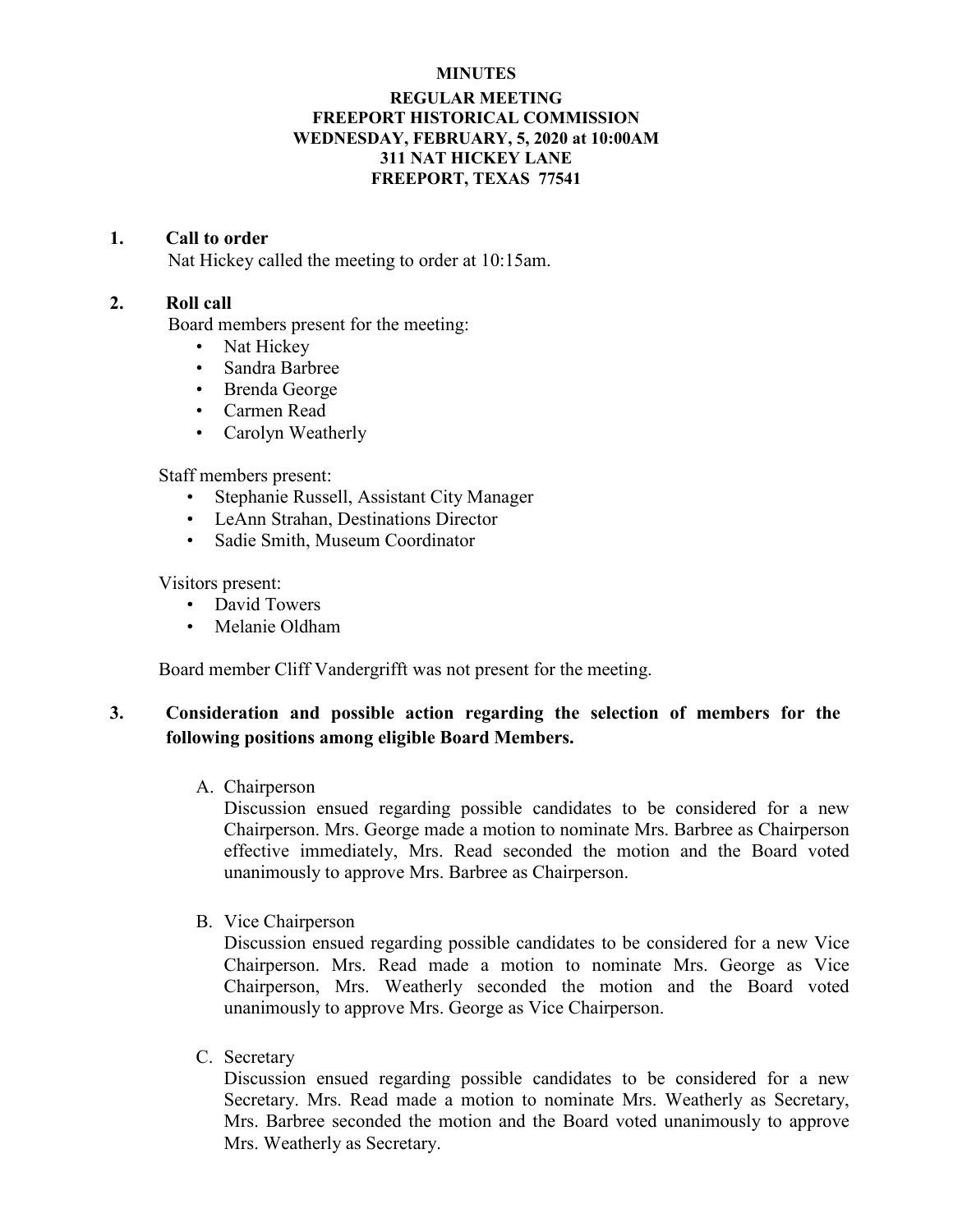# **4. Departmental Updates**

## A. Culture, Recreation & Tourism Department

Ms. Russell updated the Board on the need and progress to restructure and create a new city department to include the visitor information center, museum, recreation center, community events, and the Main Street program. She announced that Ms. Strahan has been promoted to director of the newly formed department and that management is still working to finalize details.

B. Visitors Center Relocation

Ms. Strahan discussed plans to relocate the visitor information center to the museum. Ms. Downey will move as well to continue her VIC duties and assist with other departmental duties. Ms. Strahan announced the official date for the VIC to open at the museum will be April  $1<sup>st</sup>$ .

C. Staff/Volunteer Schedule

Ms. Strahan discussed that with the VIC moving to the museum there would be some restructure in the hours of operation. Staff will be available to open from 9am-5pm Monday through Friday. Ms. Strahan requested that the Board agree to help staff the museum on Saturdays from 11am-2pm, and Mrs. Read suggested that we might develop a volunteer training session to bring them up to speed on guided museum tours. Mrs. George stated that she would prefer to host events for children on Saturdays to bring in more visitors.

- D. Special Events/Exhibits
	- Presidential Exhibit February 2020

Ms. Strahan informed the Board that the Presidential Exhibit is currently on display and is expected to remain open through the month of February. The presidential desk was damaged in storage, so staff is looking for a new or gently used desk to purchase.

• Daddy Daughter Sock Hop – February 15, 2020

Ms. Strahan updated the Board on the ongoing plans for the Daddy Daughter Dance. Volunteers are needed to help decorate beginning at noon on Friday 2/14, and to help during the event from 5pm-9pm.

• Spring Fling – March 13, 2020

Discussion ensued regarding the upcoming Spring Fling event, a fun day planned each spring break for local children to enjoy inside and out of the museum. While last year we collaborated with Communities in Schools and other organizations in a STEM focused theme, the Board discussed the problem of having groups willing to participate during their week off from school. Mrs. George suggested a sports related theme, and that a subcommittee be formed to coordinate activities this year. Mrs. Read, Mrs. George and Mrs. Barbree will include a group of millennials to join the subcommittee and plan 2020 Spring Fling.

• Texas Navy Exhibit

Ms. Strahan updated the Board on the success and popularity of the 2019 Texas Navy Day event and the plans to make this an annual event to include